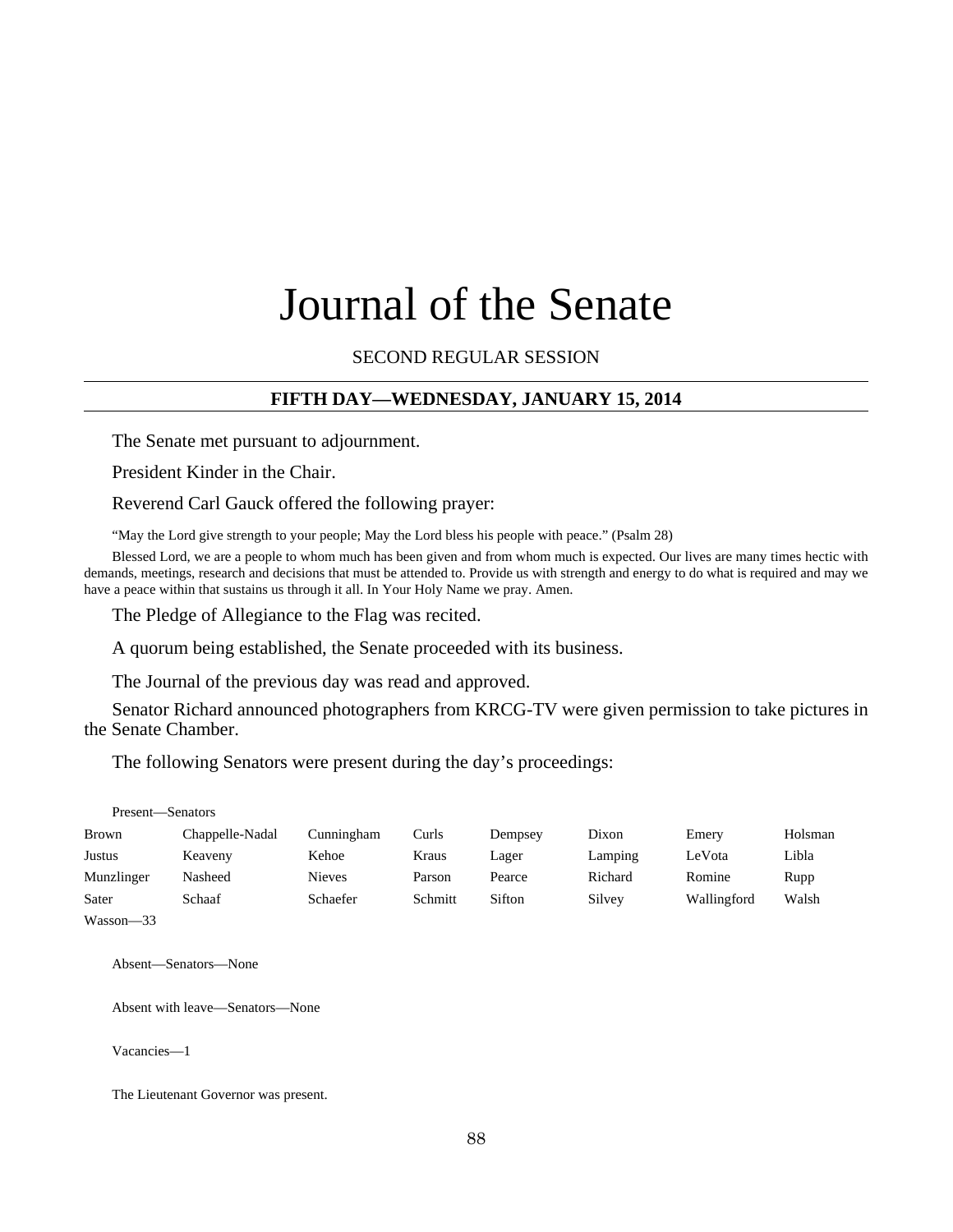# **RESOLUTIONS**

Senator Sater offered Senate Resolution No. 1092, regarding the Seventieth Wedding Anniversary of Mr. and Mrs. Wayne Chapin, Mount Vernon, which was adopted.

Senator Kraus offered Senate Resolution No. 1093, regarding the Sixty-seventh Wedding Anniversary of Mr. and Mrs. Melvin Matthews, Oak Grove, which was adopted.

Senator LeVota offered Senate Resolution No. 1094, regarding Sean Patrick Ira Crotty, which was adopted.

# **CONCURRENT RESOLUTIONS**

Senator Walsh offered the following concurrent resolution:

#### SENATE CONCURRENT RESOLUTION NO. 20

Relating to recognition of September 26th as Mesothelioma Awareness Day in Missouri

WHEREAS, mesothelioma is a rare form of cancer of the smooth lining of the chest, lungs, heart, and abdomen that is difficult to detect in its early stages and may be associated with many other conditions; however, when vital organs are involved or disease is identified outside of the operative field, surgery is no longer an option and patients are referred to chemotherapy or clinical trials; and

WHEREAS, approximately 2,500 to 3,000 cases of mesothelioma are reported annually in the United States, and because it occurs in such a small number of patients, mesothelioma is often referred to as an orphan disease, but the number of affected persons is steadily rising every year in North America, Europe, Australia, and Asia; and

WHEREAS, according to the American Cancer Society, mesothelioma is caused by exposure to asbestos fibers and characterized by a latency period that usually lasts for decades, although the exact method by which asbestos causes the disease is not known; and

WHEREAS, the American Cancer Society indicates that "most people who develop mesothelioma have worked on jobs where they inhaled asbestos particles, or have been exposed to asbestos dust and fibers in other ways, such as by washing the clothes of a family member who worked with asbestos, or by home renovation using asbestos products"; and

WHEREAS, due to the long period between exposure and diagnosis, mesothelioma results in a life expectancy of four to eighteen months after onset, and nearly 3,000 persons succumb to the disease each year; and

WHEREAS, to promote public awareness of the dangers of this deadly cancer and of asbestos exposure, the need for treatment protocols, and funding for research, Mesothelioma Awareness Day was started by Meso Foundation volunteers in 2004, and September 26th was designated as the day to (i) remember the victims of mesothelioma, (ii) publicize the dangers of asbestos exposure, (iii) offer hope for those who suffer with the disease today, and (iv) focus on and highlight the need for research support and a cure for mesothelioma; and

WHEREAS, on September 26th each year, citizens across the nation are encouraged to participate in CURE MESOTHELIOMA public awareness programs and events, and to sponsor or organize fundraising campaigns in the name of MESOTHELIOMA AWARENESS; and

WHEREAS, Mesothelioma Awareness Day provides an appropriate venue to communicate an important message to the public about this deadly cancer to ensure affected persons are accurately diagnosed and treated and connected to a support system:

NOW THEREFORE BE IT RESOLVED that the members of the Missouri Senate, Ninety-seventh General Assembly, Second Regular Session, the House of Representatives concurring therein, hereby designate September 26th of every year as Mesothelioma Awareness Day in Missouri; and

BE IT FURTHER RESOLVED that the Secretary of the Missouri Senate be instructed to send properly inscribed copies of this resolution to the Governor for his approval or rejection pursuant to the Missouri Constitution.

#### Read 1st time.

Senator Pearce offered the following concurrent resolution:

#### SENATE CONCURRENT RESOLUTION NO. 21

WHEREAS, the state of Missouri has a long history of supporting the military in their mission to protect the American people; and

WHEREAS, Whiteman Air Force Base, home to the 442nd Fighter Wing, is dedicated to delivering dynamic air power for the United States and acting as both a powerful deterrent to enemies and as an assurance to American citizens and allies; and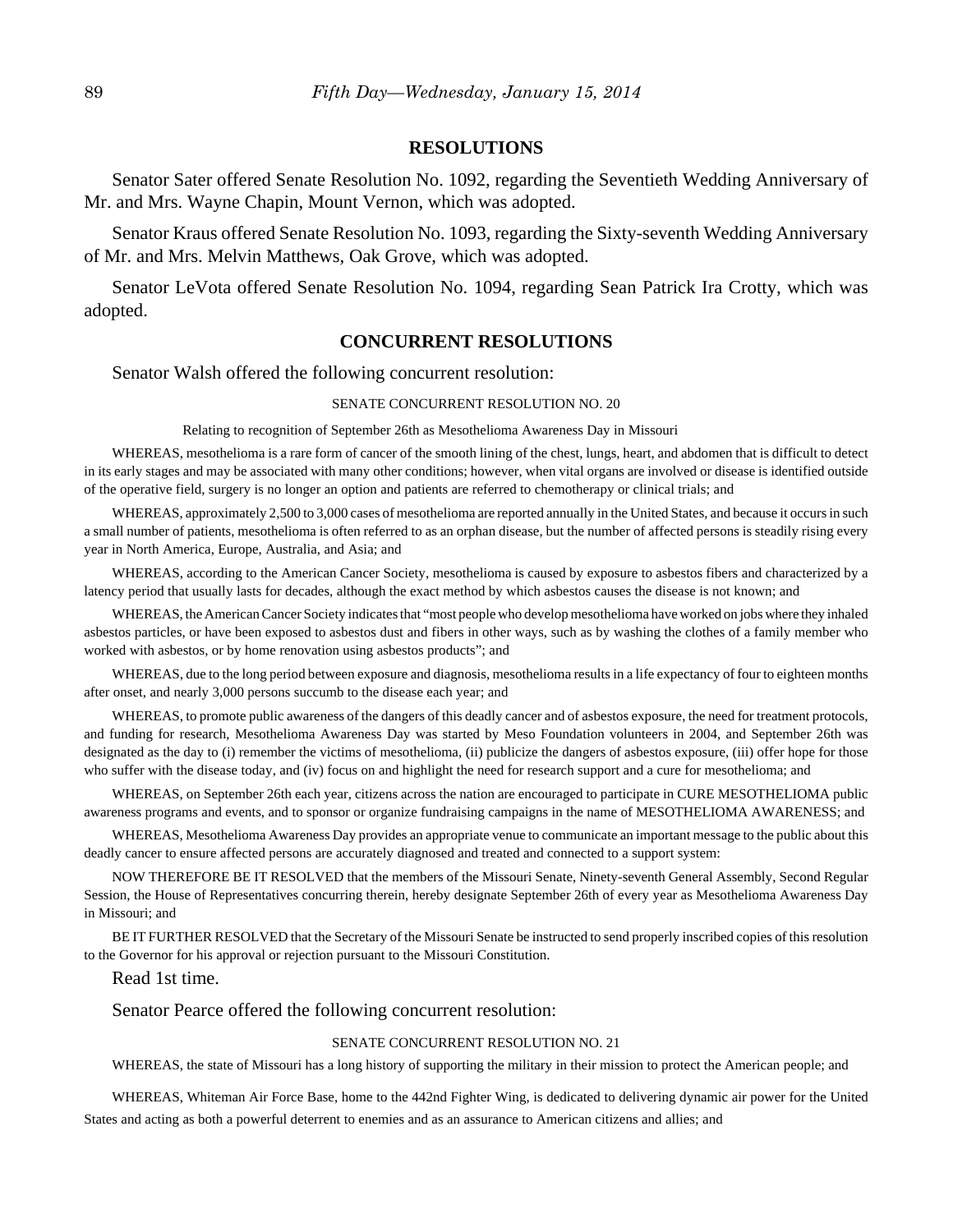WHEREAS, the 442nd Fighter Wing has a rich legacy of defending the United States and its allies through its involvement in World War II, the Cold War, Operation Desert Storm, Operation Enduring Freedom and Operation Iraqi Freedom; and

WHEREAS, the mission of the 442nd is to maintain and support the A-10 Thunderbolt II at the highest level of combat readiness; and

WHEREAS, the A-10 Thunderbolt II is the Air Force's only fighter plane designed for close-air support providing critical front-line support for American forces on the ground and conducting combat search and rescue missions; and

WHEREAS, the A-10 Thunderbolt II is vital to providing Missouri civilian and military jobs as the 442nd Fighter Wing is the largest tenant unit at Whiteman Air Force Base and has a payroll of around \$40 million dollars, a personnel force of 1,100 people, and an economic impact of millions of dollars in the local community:

NOW, THEREFORE, BE IT RESOLVED by the members of the Missouri Senate, Ninety-seventh General Assembly, Second Regular Session, the House of Representatives concurring therein, hereby strongly urge the United States Air Force not to eliminate the A-10 Thunderbolt II aircraft fleet; and

BE IT FURTHER RESOLVED that the Secretary of the Senate be instructed to prepare a properly inscribed copy of this resolution for the Secretary of Defense, the Secretary of the Air Force, and each member of Missouri's Congressional delegation.

#### Senators Cunningham and Libla offered the following concurrent resolution:

#### SENATE CONCURRENT RESOLUTION NO. 22

WHEREAS, in 1959, Senate Resolution No. 33 and House Resolution No. 19, recognizing the importance of the extraordinary manifestations of nature and recreational attributes of the Current and Eleven Point Riverways, requested Congress to enact legislation to preserve the natural resources and provide recreational development and other improvements for the public use; and

WHEREAS, in 1964, Congress answered Missouri's request by enacting legislation to establish the Ozark National Scenic Riverways; and

WHEREAS, the riverways within the Ozark National Scenic Riverways are, and remain, public highways of the State of Missouri, subject to concurrent jurisdiction between the state of Missouri and the United States under Missouri Senate Bill No. 362 enacted in 1971; and

WHEREAS, in 2005, the National Park Service began researching for the purpose of drafting a new general management plan for the Ozark National Scenic Riverways; and

WHEREAS, the National Park Service is advocating the "Preferred Alternative" option of the general management plan; and

WHEREAS, the goal of the "Preferred Alternative" option of the general management plan is to shut down public access points to riverways, eliminate motorized boat traffic from certain areas, further restrict boat motor horsepower in other areas, close several gravel bars, and propose that additional areas be designated as federal wilderness; and

WHEREAS, the general management plan will guide decisions related to the Ozark National Scenic Riverways for the next 15 to 20 years; and

WHEREAS, tourism is one of the most critical components of our rural economy; and

WHEREAS, thousands of hikers, campers, boaters, hunters, fishermen, and horseback riders visit these areas annually generating irreplaceable tax revenue; and

WHEREAS, any further limitations on the access to these riverways would severely impact this local economy; and

WHEREAS, the Missouri Conservation Commission is charged with the control, management, restoration, conservation, and regulation of bird, fish, game, forestry, and all wildlife resources of the state, including hatcheries, sanctuaries, refuges, reservations, and all other property owned, acquired, or used for such purposes; and

WHEREAS, in September of 2009, the Missouri Department of Conservation recommended that "hunting, fishing, and trapping continue to be allowed through the Ozark National Scenic Riverways except in highly developed areas where a reasonable safety zone for public protection may be required":

NOW THEREFORE BE IT RESOLVED that the members of the Missouri Senate, Ninety-seventh General Assembly, Second Regular Session, the House of Representatives concurring therein, hereby strongly urge the National Park Service not to take action on the general management plan; and

BE IT FURTHER RESOLVED that the Missouri General Assembly does not find that the "Preferred Alternative" plan advocated by the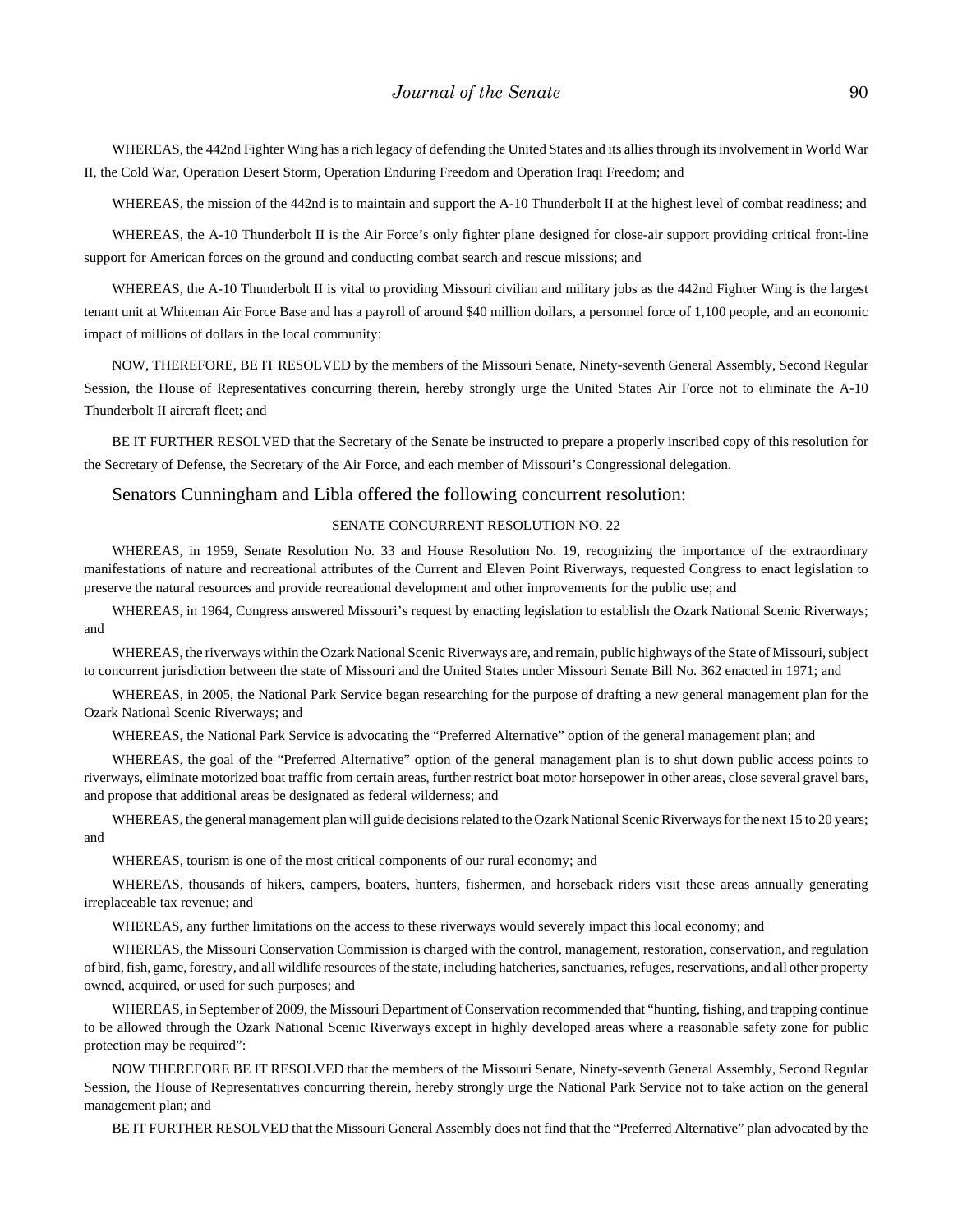National Park Service uses the land and riverways as the State of Missouri originally intended; and

BE IT FURTHER RESOLVED that the Missouri General Assembly urges the Department of the Interior to enter into negotiations with the State of Missouri, Department of Conservation for the return of the Ozark National Scenic Riverways to the State of Missouri so that the land will continue to be used for its original and intended purpose; and

BE IT FURTHER RESOLVED that the Secretary of the Missouri Senate be instructed to prepare properly inscribed copies of this resolution for the President Pro Tempore of the United States Senate, the Speaker of the United States House of Representatives, the Secretary of the United States Department of the Interior, each member of the Missouri Congressional delegation, the Director of the National Park Service, the Superintendent of the Ozark National Scenic Riverways, the Director of the Missouri Department of Conservation, and Governor Jay Nixon.

# **INTRODUCTION OF BILLS**

The following Bills and Joint Resolution were read the 1st time and ordered printed:

**SB 725**–By Nieves.

An Act to amend chapter 227, RSMo, by adding thereto one new section relating to the designation of the Marc Perez memorial bridge.

**SB 726**–By Chappelle-Nadal.

An Act to repeal section 161.022, RSMo, and to enact in lieu thereof one new section relating to term limits for state board of education members.

**SB 727**–By Chappelle-Nadal.

An Act to amend chapter 144, RSMo, by adding thereto one new section relating to a sales and use tax exemption for farmers' markets.

**SB 728**–By Sifton.

An Act to repeal sections 115.155 and 115.631, RSMo, and to enact in lieu thereof two new sections relating to election offenses, with penalty provisions.

# **SB 729**–By Romine.

An Act to amend chapter 620, RSMo, by adding thereto one new section relating to a tax credit for donations to innovation campuses.

# **SJR 43**–By Lamping.

Joint Resolution submitting to the qualified voters of Missouri, an amendment to article X of the Constitution of Missouri, and adopting one new section in lieu thereof relating to the use of sales and use tax revenue for transportation.

# **REFERRALS**

President Pro Tem Dempsey referred **SCR 19** and **SRM 1** to the Committee on Rules, Joint Rules, Resolutions and Ethics.

# **SECOND READING OF SENATE BILLS**

The following Bills were read the 2nd time and referred to the Committees indicated:

**SB 531**––Small Business, Insurance and Industry.

**SB 532**––Seniors, Families and Pensions.

**SB 533**––Agriculture, Food Production and Outdoor Resources.

**SB 534**––Education.

**SB 535**––Education.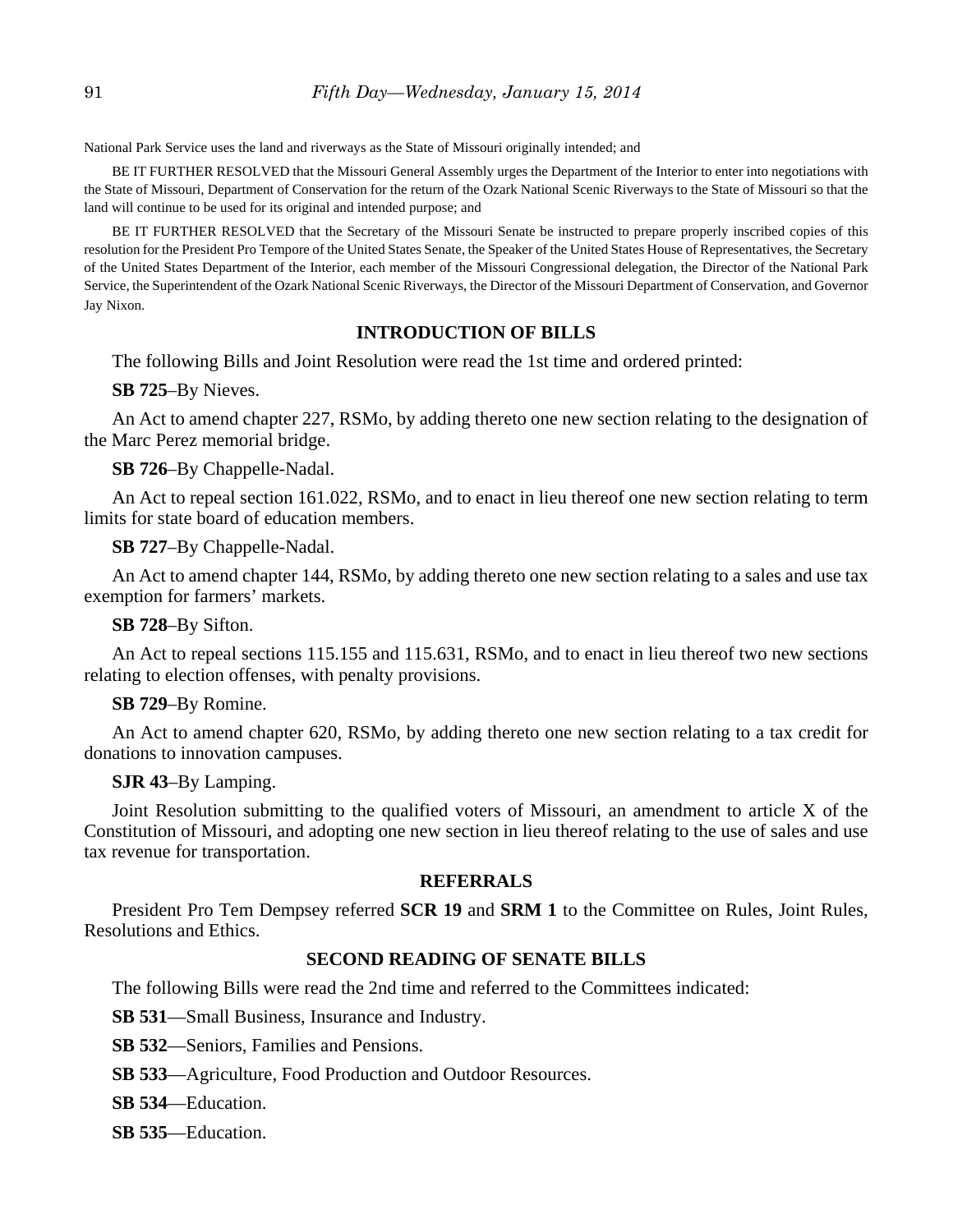- **SB 536**––Rules, Joint Rules, Resolutions and Ethics.
- **SB 537**––Small Business, Insurance and Industry.
- **SB 538**––Education.
- **SB 539**––Education.
- **SB 540**—Transportation and Infrastructure.
- **SB 541**––Jobs, Economic Development and Local Government.
- **SB 542**––Judiciary and Civil and Criminal Jurisprudence.
- **SB 543**––Ways and Means.
- **SB 544**––Transportation and Infrastructure.
- **SB 545**––Education.
- **SB 546**––Small Business, Insurance and Industry.
- **SB 547**––Education.
- **SB 548**––Judiciary and Civil and Criminal Jurisprudence.
- **SB 549**––Judiciary and Civil and Criminal Jurisprudence.
- **SB 550––Governmental Accountability and Fiscal Oversight.**
- **SB 551**––Judiciary and Civil and Criminal Jurisprudence.
- **SB 552**––Seniors, Families and Pensions.
- **SB 553**––Veterans' Affairs and Health.
- **SB 554**––General Laws.
- **SB 555**––Rules, Joint Rules, Resolutions and Ethics.
- **SB 556**––General Laws.
- **SB 557**––Jobs, Economic Development and Local Government.
- **SB 558**––Ways and Means.
- **SB 559**––Small Business, Insurance and Industry.
- **SB 560**––Education.
- **SB 561**––Small Business, Insurance and Industry.
- **SB 562**––Education.
- **SB 563**––Judiciary and Civil and Criminal Jurisprudence.
- **SB 564**––Seniors, Families and Pensions.
- **SB 565**––General Laws.
- **SB 566**––Education.
- **SB 567**––Seniors, Families and Pensions.
- **SB 568**––Jobs, Economic Development and Local Government.
- **SB 569**––Financial and Governmental Organizations and Elections.
- **SB 570––Seniors, Families and Pensions.**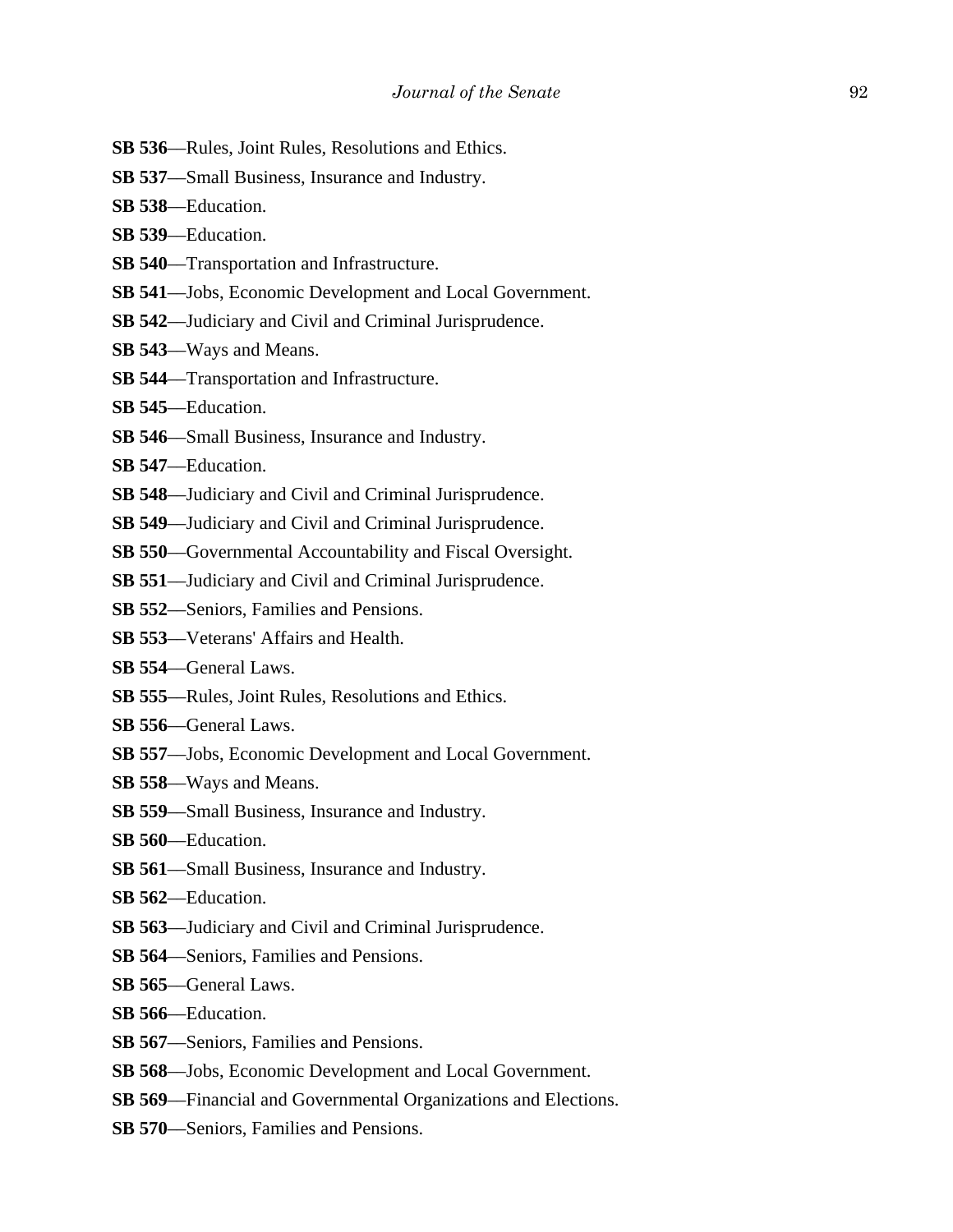### **MESSAGES FROM THE GOVERNOR**

The following messages were received from the Governor, reading of which was waived:

Governor of Missouri Jefferson City 65102

January 14, 2014

To the Senate of the 97<sup>th</sup> General Assembly of the State of Missouri:

The following addendum should be made to the appointment of Lisa J. Crandall as a member of the Missouri Planning Council for Development Disabilities, submitted to you on January 8, 2014. Line 1 should be amended to read:

Lisa Jan Taylor Crandall, 607 Caspian Circle, Ashland, Boone County, Missouri 65010, as a

Respectfully submitted, Jeremiah W. (Jay) Nixon Governor

Also,

Governor of Missouri Jefferson City 65102

January 14, 2014

To the Senate of the 97<sup>th</sup> General Assembly of the State of Missouri:

The following addendum should be made to the appointment of Wendy D. Davis as a member of the Missouri Planning Council for Development Disabilities, submitted to you on January 8, 2014. Line 1 should be amended to read:

Wendy D. Davis, 321 Ryefield Ridge, Columbia, Boone County, Missouri

Respectfully submitted, Jeremiah W. (Jay) Nixon Governor

Also,

Governor of Missouri Jefferson City 65102

January 14, 2014

To the Senate of the 97<sup>th</sup> General Assembly of the State of Missouri:

The following addendum should be made to the appointment of Douglas R. Kennedy as a member of the Coordinating for Higher Education, submitted to you on January 8, 2014, Line 2 should be amended to read:

Missouri 63901, as a member of the Coordinating Board for Higher Education, for a term

Respectfully submitted, Jeremiah W. (Jay) Nixon Governor

Also,

Governor of Missouri Jefferson City 65102 January 14, 2014

To the Senate of the 97<sup>th</sup> General Assembly of the State of Missouri:

The following addendum should be made to the appointment of Gary Rogles as a member of the Board of Boiler and Pressure Vessel Rules, submitted to you on January 8, 2014. Line 1 should be amended to read:

Gary Rogles, 10993 Edgemoor Terrace, Saint Louis, Saint Louis County, Missouri 63123, as a

Respectfully submitted, Jeremiah W. (Jay) Nixon Governor

Also,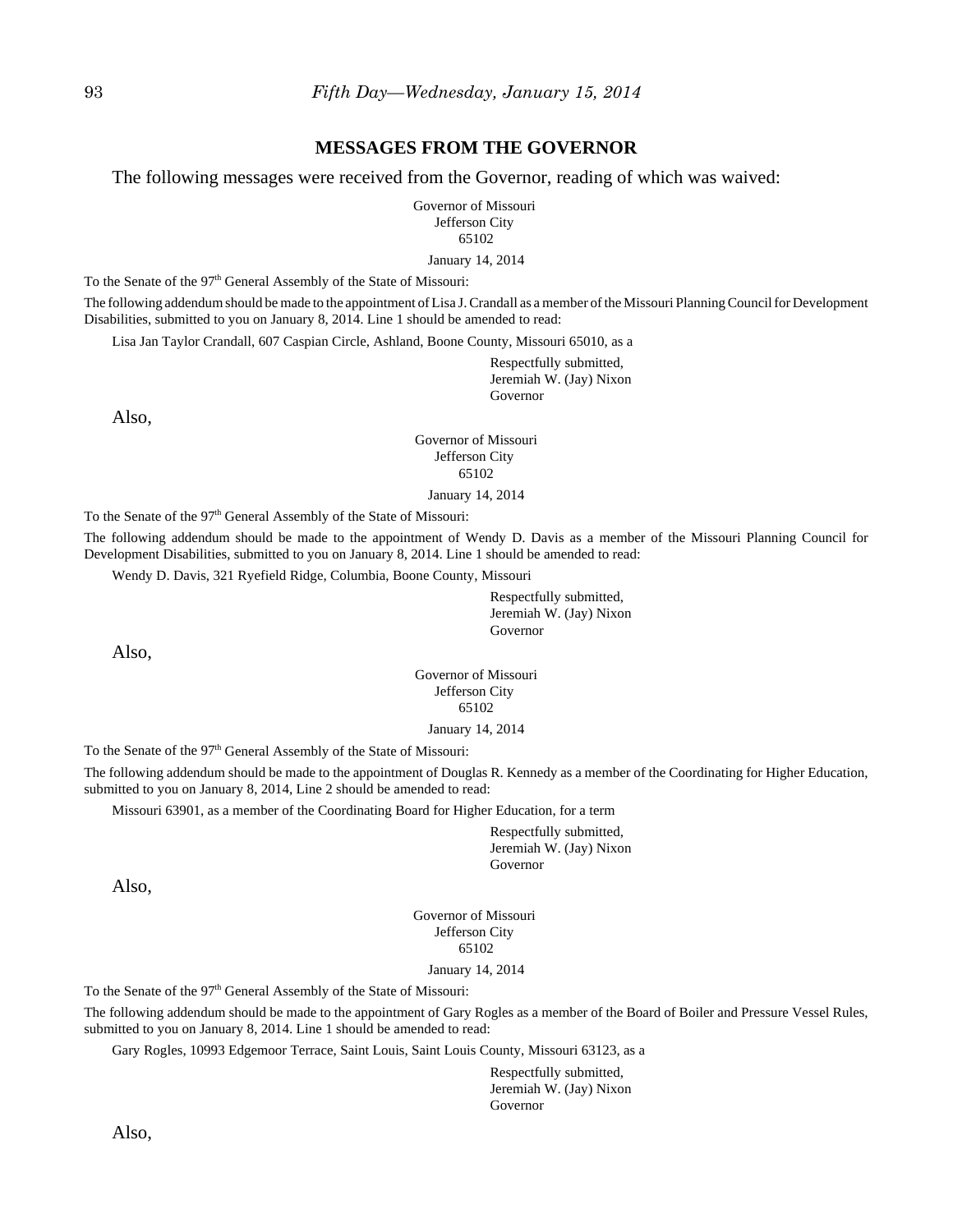Governor of Missouri Jefferson City 65102

January 14, 2014

To the Senate of the 97<sup>th</sup> General Assembly of the State of Missouri:

The following addendum should be made to the appointment of Jennifer Vernon as a member of the Child Abuse and Neglect Review Board, submitted to you on January 8, 2014. Line 1 should be amended to read:

Jennifer L. Schoonover, 9227 Southwest Josh Ridge Road, Trimble, Clinton County, Missouri

Respectfully submitted, Jeremiah W. (Jay) Nixon Governor

# **REFERRALS**

President Pro Tem Dempsey referred the above addendums to the Committee on Gubernatorial Appointments.

# **COMMUNICATIONS**

President Pro Tem Dempsey submitted the following:

January 13, 2014

Honorable Tom Dempsey President Pro Tem State Capitol, Room 326 Jefferson City, MO 65101

Dear President Pro Tem,

With this letter I hereby resign from the Missouri Tourism Commission.

Thank you for the opportunity to serve you in this capacity.

Yours truly, /s/ Eric S. Schmitt Eric S. Schmitt

# **INTRODUCTIONS OF GUESTS**

Senator Kehoe introduced to the Senate, Dr. Deanne Fisher, Principal; Dr. Gretchen Guitard, Assistant Superintendent; Gara Loskill, JCPS Characterplus Coordinator; and students and supporters Marcus Woodruff, Earl Fuller, Blair Brunnert, Sandra Boeckman, Lauren Pierce and Jana Holsman, Jefferson City Academic Center.

Senator Nieves introduced to the Senate, Marian Perez, Wildwood.

On motion of Senator Richard, the Senate adjourned under the rules.

# SENATE CALENDAR \_\_\_\_\_\_

# SIXTH DAY– THURSDAY, JANUARY 16, 2014 \_\_\_\_\_\_

## FORMAL CALENDAR

# SECOND READING OF SENATE BILLS

SB 571-Chappelle-Nadal SB 572-Chappelle-Nadal SB 573-Munzlinger SB 574-Munzlinger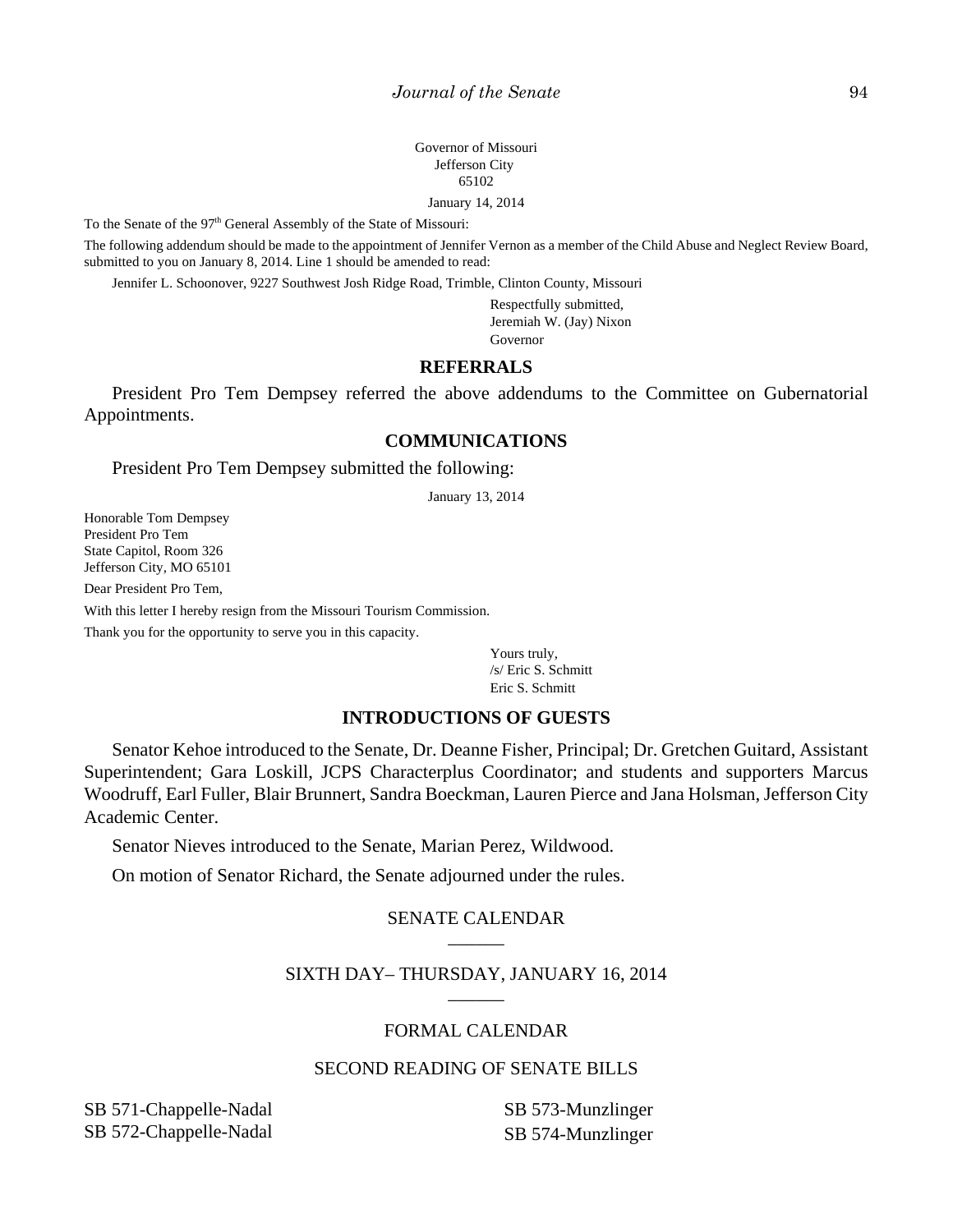SB 575-Dixon SB 577-Kraus SB 578-Kraus SB 579-Holsman SB 580-Kraus SB 581-Rupp SB 582-Rupp SB 583-Dixon SB 584-Dixon SB 585-Dixon SB 586-Kraus SB 587-Kraus SB 588-Kraus SB 589-Brown SB 590-Brown SB 591-Sater SB 593-Sater SB 594-Libla SB 595-Walsh SB 596-Holsman SB 597-Holsman SB 598-Holsman SB 599-Kraus SB 600-Sater SB 601-Holsman SB 602-Holsman SB 603-Holsman SB 604-Holsman SB 605-Dixon SB 606-Dixon SB 607-Dixon SB 608-Holsman SB 609-Rupp SB 610-Rupp SB 611-Schaaf SB 612-Schaaf SB 613-Nieves, et al SB 614-Dixon SB 615-Dixon SB 616-Nasheed

SB 617-Rupp SB 618-Nieves SB 619-Nieves SB 620-Nieves SB 621-Dixon SB 622-Nieves SB 623-Nieves SB 624-LeVota SB 625-Sater and Munzlinger SB 626-LeVota SB 627-LeVota SB 628-Schaaf SB 629-Kraus SB 630-Wallingford SB 631-Wallingford SB 632-Parson SB 633-Parson SB 634-Parson SB 635-Silvey and Holsman SB 636-LeVota SB 637-Rupp SB 638-Romine SB 639-Brown SB 640-Emery SB 641-Emery SB 642-Romine SB 643-Rupp SB 644-LeVota SB 645-LeVota SB 646-LeVota SB 647-Sifton SB 648-LeVota SB 649-Lager SB 650-Lager SB 651-Lager SB 652-Lager SB 653-Lager SB 654-Keaveny SB 655-Kraus SB 656-Kraus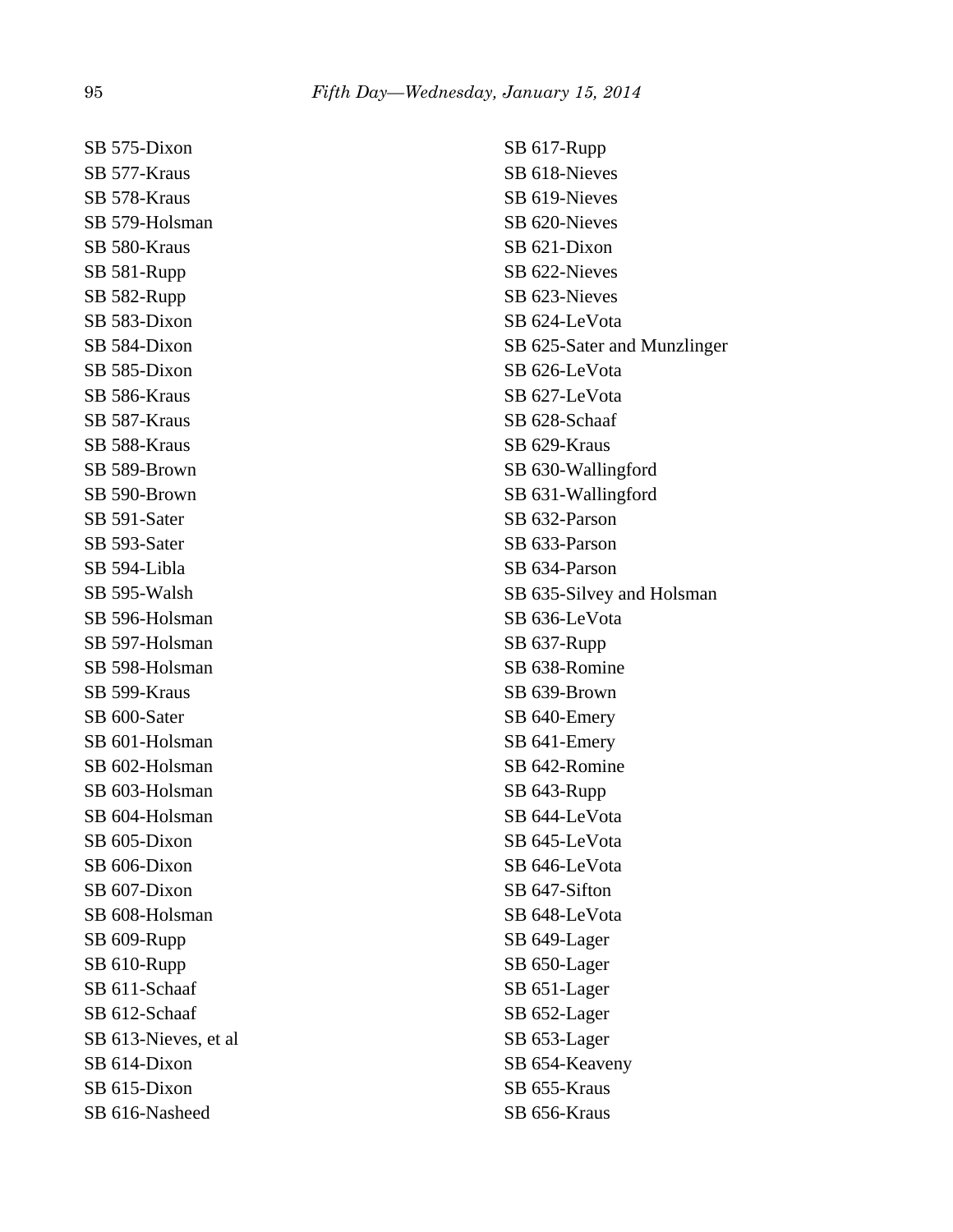SB 657-Kraus SB 658-Wallingford SB 659-Wallingford SB 660-Wallingford SB 661-LeVota SB 662-Kraus SB 663-Munzlinger SB 664-Brown SB 665-LeVota SB 666-Schmitt SB 667-Schmitt SB 668-Silvey SB 669-Schaaf SB 670-Sater SB 671-Sater SB 672-Parson SB 673-Kehoe and Wallingford SB 674-Kehoe SB 675-Kehoe SB 676-Curls SB 677-Curls SB 678-Curls SB 679-Curls SB 680-Curls SB 681-Curls SB 682-Curls SB 683-Curls SB 684-Holsman SB 685-LeVota SB 686-LeVota SB 687-LeVota SB 688-LeVota SB 689-Schmitt, et al SB 690-Wasson SB 691-Wasson SB 692-Wasson SB 693-Parson SB 694-Cunningham SB 695-Keaveny SB 696-Schaefer

SB 697-Schaefer SB 698-Justus SB 699-Pearce SB 700-Sater SB 701-Lager SB 702-Lager SB 703-Lager SB 704-Lager SB 705-Lager SB 706-Cunningham SB 707-Wasson SB 708-Sifton SB 709-Wallingford SB 710-Walsh SB 711-Walsh SB 712-Walsh SB 713-Emery SRB 714-Lager SRB 715-Lager SB 716-Brown SB 717-Brown SB 718-Richard SB 719-Kehoe SB 720-Justus SB 721-Justus SB 722-Justus SB 723-Parson SB 724-Parson SB 725-Nieves SB 726-Chappelle-Nadal SB 727-Chappelle-Nadal SB 728-Sifton SB 729-Romine SJR 32-Chappelle-Nadal SJR 33-Chappelle-Nadal SJR 34-Emery SJR 35-Nasheed SJR 36-Schaefer and Richard SJR 37-Dixon SJR 38-Nieves